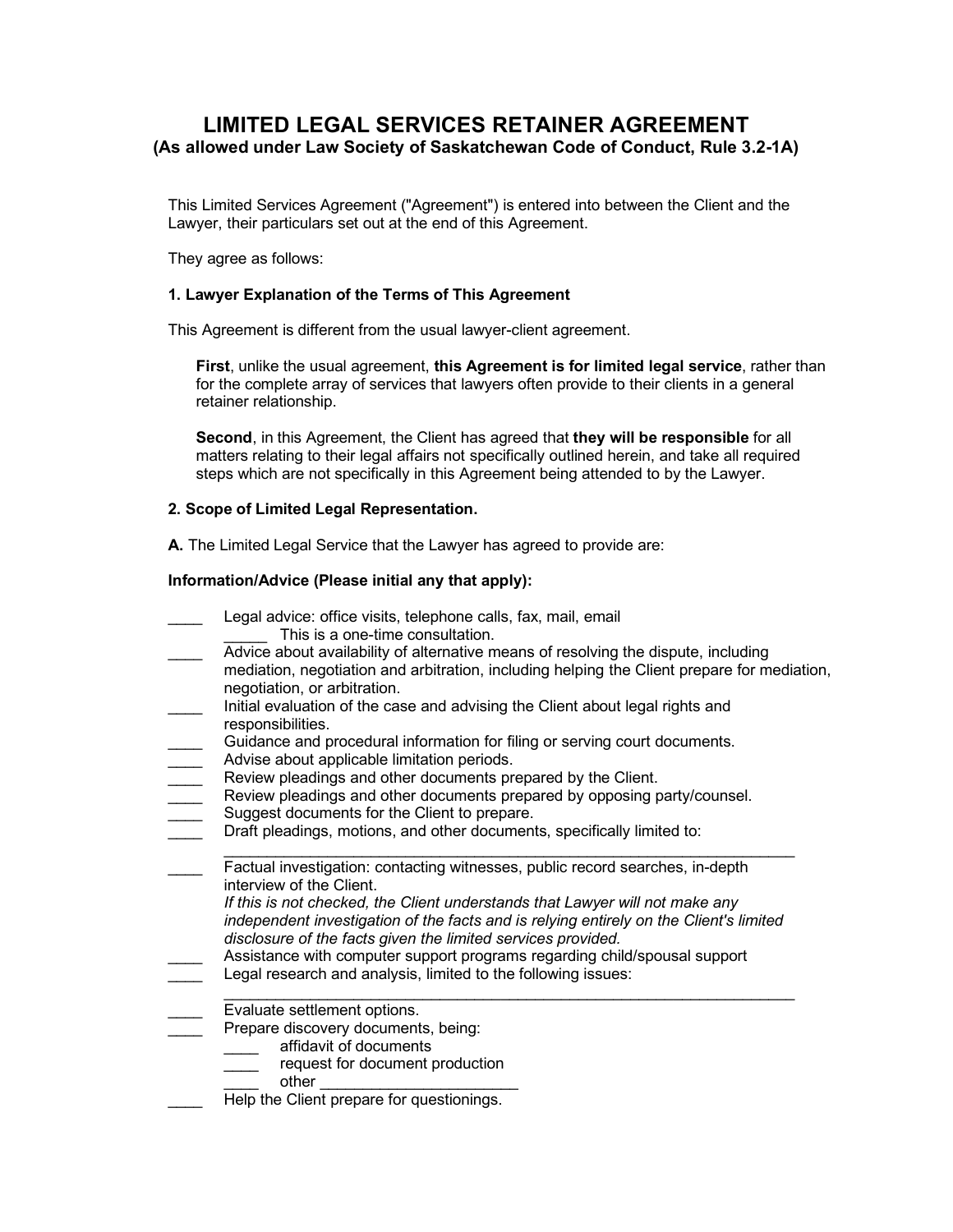| Standby telephone assistance during negotiation, mediation, or court appearances.    |
|--------------------------------------------------------------------------------------|
| Referring the Client to expert witnesses, other counsel, or other service providers. |
| Counseling the Client about an appeal.                                               |
| Procedural assistance with an appeal and assisting with substantive legal            |
| argument in an appeal.                                                               |
| Provide preventive planning and/or schedule legal check-ups.                         |
| Representing the Client in court but only for the following specific matters:        |

**B. Any legal service** not listed and initialed above **Will Not Be Provided**. If a legal service is not listed in Paragraph 2(A) above, **the Lawyer has not agreed to provide it to the Client**. Any additional services will require the Client to obtain a **NEW Retainer Agreement outlining those additional services.** 

**C. Limitation Periods: The lawyer will not follow up with the clients to remind them of upcoming limitation periods with regard to their legal claims and matters**

**D. CLIENT WARNING: The Client confirms that they have been advised by the Lawyer that the law and the procedures relating to the law, are complex and that the Client understands the risk to themselves of undertaking responsibility for legal decisions not contemplated in the services provided herein. Notwithstanding being advised of that risk, and the benefit of fully retaining Legal Counsel, the Client agrees with and accepts the limited scope of the Lawyer's services outlined herein.**

#### **3. Effective Date of Agreement.**

This Agreement will take effect upon both parties signing it.

#### 4. **Discharge of Lawyer**

The Client may discharge the Lawyer at any time by written notice effective when received by the Lawyer. Unless specifically agreed by the Lawyer and the Client, the Lawyer will provide no further services after receipt of the notice. Notwithstanding the discharge, the Client will remain obligated to pay the Lawyer at the agreed rate for all services provided prior to such discharge.

#### 5. **Withdrawal of Lawyer**

The Lawyer may withdraw at any time as permitted under the Rules of Professional Conduct. The circumstances under which the Rules permit such withdrawal include, but are not limited to, the following:

- a. The Client consents,
- b. The Client misleads the Lawyer in a material way;
- c. The Client instructs the Lawyer to do something that is prohibited by the Lawyer's Rules of Professional Conduct;
- d. The Client's conduct renders it unreasonably difficult for the Lawyer to carry out the employment effectively, and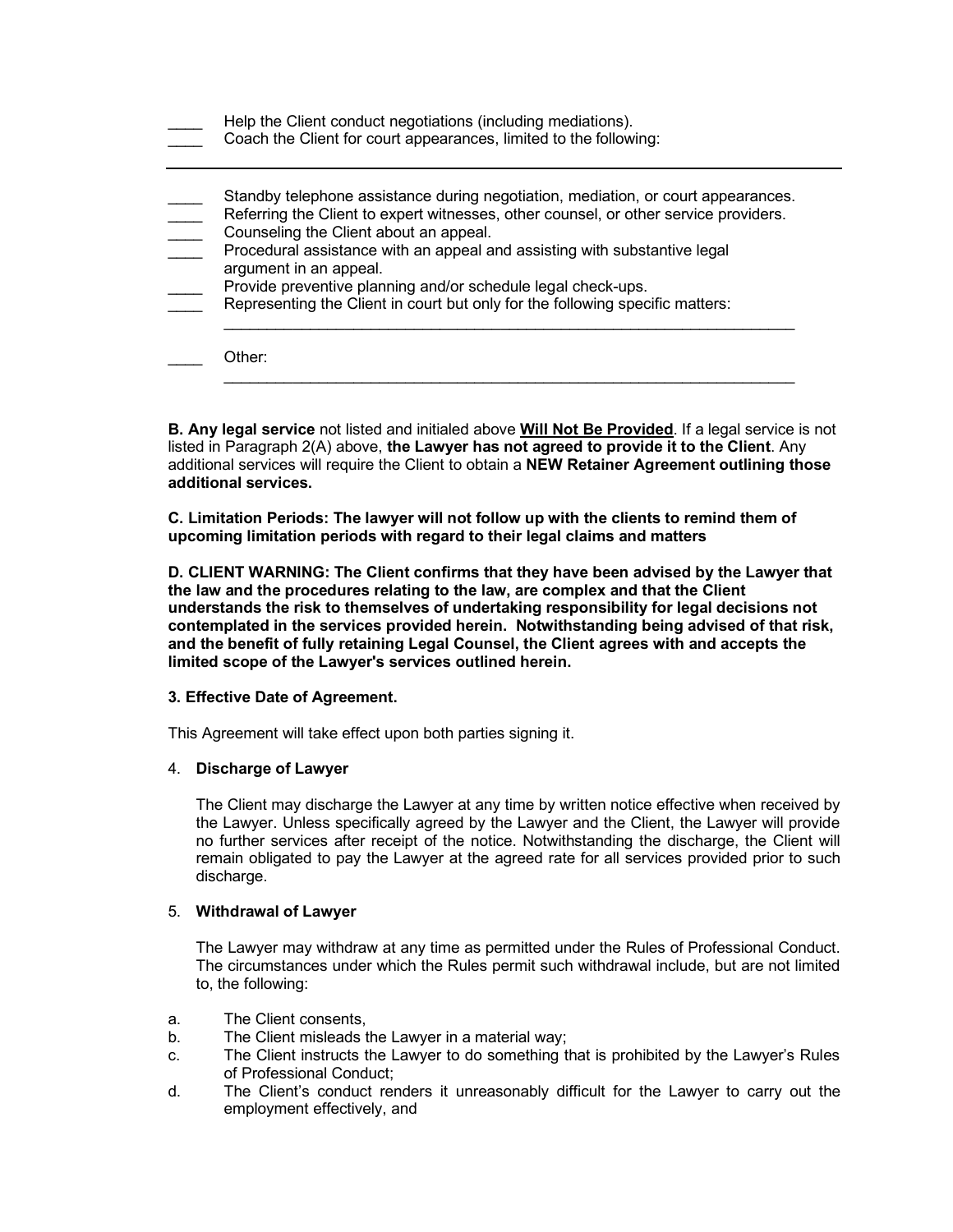e. The Client fails to pay the Lawyer's fees or costs as required by his or her agreement with the Lawyer.

 Notwithstanding the Lawyer's withdrawal, the Client will remain obligated to pay the Lawyer at the agreed rate for all services provided. At the termination of services under this agreement, the Lawyer will release promptly to the Client, upon the Client's request, all of the the Client's papers and property.

### **6. Lawyer's Fees and Costs**

**The Client agrees to pay the Lawyer as follows:**

- **\_\_\_\_\_ Hourly rate of \$\_\_\_\_\_\_\_\_ per hour, in increments of 1/10 of an hour;**
- **\_\_\_\_\_ Fixed fee of \$\_\_\_\_\_\_\_\_\_\_**

**\_\_\_\_\_ Disbursements (out-of-pocket costs) reasonably incurred by the Lawyer in providing services to the Client**

- **\_\_\_\_\_ File administration costs, including file opening, photocopying, fax charges, including . Cost are calculated by:**
	- **\_\_\_\_\_\_ Actual cost of materials:**
	- **\_\_\_\_\_\_ Percentage of fees:**
	- **\_\_\_\_\_\_ Flat rate:**

The Client will provide a retainer to the lawyer in the sum of \$  $\qquad \qquad$ , to be held in **Trust by the lawyer. The Client authorizes the lawyer to withdraw funds from that deposit to apply to the lawyer's fees and costs set out above. If the fees and costs do not exceed the retainer, the excess will be refunded to the Client. If the fees and costs do exceed the retainer, the Client will pay the balance within 30 days of billing, with interest to run thereafter on amounts outstanding to the Lawyer at a rate of 2% per month (24% per annum).**

#### **7. Fee Dispute**

If any dispute arises hereafter regarding the payment of fees or other costs payable by the Client to the Lawyer herein, the Client may apply to submit the dispute to an Assessment Officer in accordance with *The Legal Profession Act, 1990* s.67 and the Saskatchewan Queen's Bench Rules 11.23.

The Client has read this **LIMITED LEGAL SERVICES RETAINER AGREEMENT** and understands what it says. The Client agrees that the legal services specified above are the only legal help Lawyer will provide. The Client understands and agrees that:

- the Lawyer who is helping me with these services is not my lawyer for any other
- purpose and does not have to give me any more legal help;
- the Lawyer is not promising any particular outcome;
- because of the limited services to be provided, Lawyer has limited his or her
- investigation of the facts as set out in specifically in this agreement; and
- if the Lawyer goes to court with me, the Lawyer does not have to help me afterwards, unless we both agree in writing.
- the Client has had the opportunity to ask questions about this agreement, and by signing this agreement, agrees to all terms and conditions outlined above.